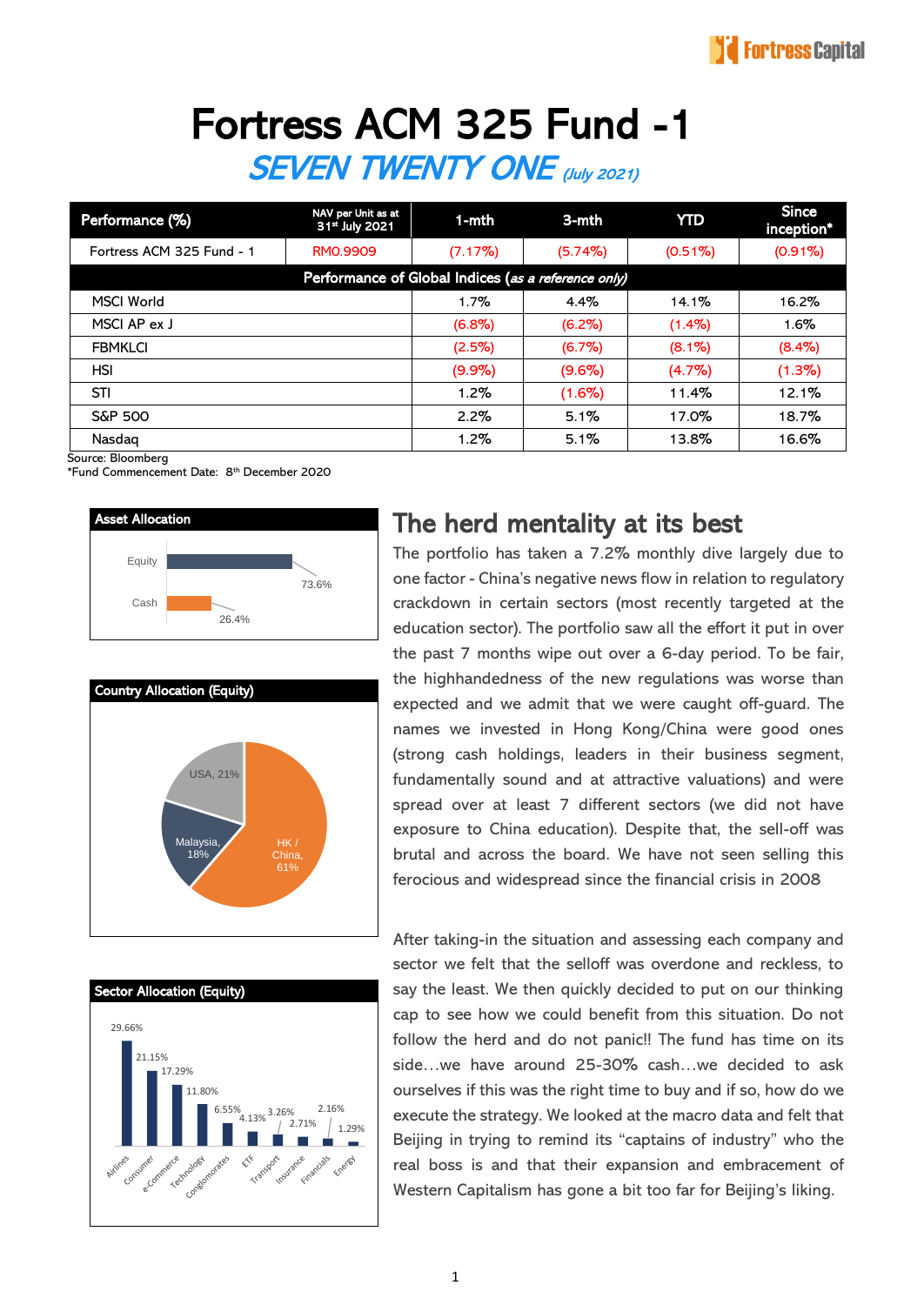### **Fortress Canital**

So, regulatory "adjustments" were announced but unfortunately with reckless vigour. Beijing had not expected such a pullback and widespread selling to the point where over USD1 trillion of market cap was destroyed within 6 days and global and local investors' confidence were shaken to the core. After the carnage, the Chinese government, in trying to "save face", did arrange a call with some global investment banks on 25th July 2021 to restore confidence and lay out a clearer regulatory path ahead. Overall, we feel that with this pullback there will be a grind upwards over the next few months as regulatory negative news flow will most likely cease or be released with a lot more caution and care. We do think that the risk premium is undoubtedly higher in China now but not at the 'un-investable' level as some may put it. For now, we must live with the red in the book and most likely use this opportunity to accumulate more (since we do have a decent cash pile). The fund will gradually creep back into the black as investors start realizing that not being invested in these good names will be to the detriment of their portfolios in the long run.

Other than China, the current spike in the Covid-19 'delta variant' globally will push back the 're-opening' timeline thesis by a few months. However, we have decided to maintain our exposure in airlines as we believe global vaccination efforts will ramp up dramatically over the next few months, the situation will eventually be contained and pent-up demand for air travel will resume/kickstart strongly.

The US market has done well but is showing signs of fatigue. With the summer months hitting full swing, the US markets will probably start easing off. Earnings of the large tech names and even consumption related stocks have been good (mostly in-line or beating analyst estimates). The key concern is still inflation and how it will be managed. We are gradually reducing our exposure to US equities and will start looking at other countries/regions that have a recovery play theme which has not been reflected in their respective markets.

## Fund Approach

From a fund perspective we know that this pullback has sent jitters into our investor's spines and rightfully so. What happened in China, to us, can be construed as a Black Swan event. The "good" thing is that the instigator has also been hurt (severely) and it is in their benefit to restore confidence. The process will take a bit longer as losing faith and trust is much easier than regaining it, but we feel it will be done in an orderly fashion. We also feel the adage that "markets and investors have a short memory" will prevail. We view this pullback in HK/China as an attractive opportunity to position the fund for its long-term return objective… long-term being a 12-month view.

We avoid talking about specific stocks in our monthly newsletter but are happy to discuss with existing investors on an informal basis when the opportunity arises.